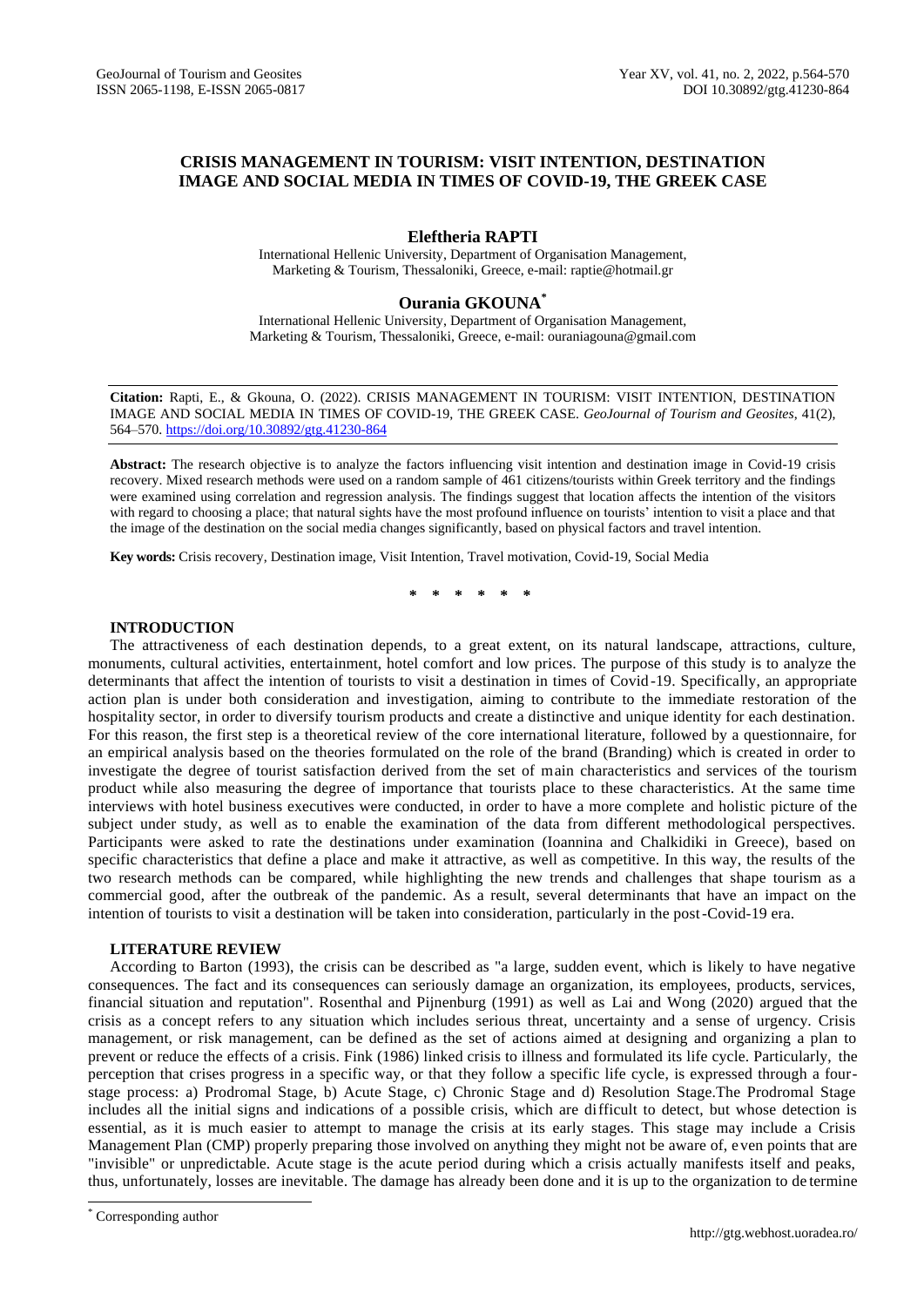how to deal with it. At this stage it is difficult to control the situation due to the rapid unfolding of events. Chronic Stage is the third phase in the life cycle, where the effects are obvious and the consequences are evident, thus prolonging the critical period. At the same time, an effort is being made to restore things and analyze the current situation.

In addition, it is a period in which economic changes, strategies for dealing with future crises, as well as administrative reshuffling are taking place. The stage of resolution starts when it is observed that the response measures begin to work and at the same time, the causes that led to the crisis as well as its effects are weakened. Tourism is a social, cultural and economic phenomenon, which presupposes the transportation to new locations, different from or beyond the boundaries of the place of residence, primarily motivated by enjoyment (Glaesser, 2006). According to Cooper (1993) and Mtapuri and Giampiccoli (2019), tourism is a holistically structured system that combines the human factor, organizations, businesses and a specific location in order to create a unique travel experience.

Moreover, a tourism product is a combination of services and activities, in a variety of prices that an a rea "produces" and offers and whose characteristics it incorporates (Morrison, 2013). In the context of the tourism industry, the concept of "destination image" was analyzed by several academics (e.g.Chatzigeorgiou and Christou, 2016; Fotiadis et al., 2017 ; Séraphin et al., 2019; Stylidis, 2020; Lee and Xue, 2020). According to Ritchie et al. (1998) and Afshardoost and Eshaghi (2020), a destination image is defined as a name, symbol, logo, word, or whatever makes it recognizable and differentiates a destination from others. In addition, it conveys the promise of an unforgettable travel experience uniquely and exclusively related to the destination and also serves to establish and enhance the recollection of pleasant memories associated to the destination (Casali et al., 2021). Hunt (1975) and Kim (2018) mentioned the importance of the creation of a destination image as a tool used to increase the number of tourists visiting an area and noted that this factor is very important since it affects the process of choosing a destination, tourist satisfaction, tourist loyalty, the intention to visit and individual tourist decisions. The destination image could be measured by the consumer movement in perspective (Fakeye and Crompton, 1991). According to Crompton's (1992) theory, decision-making bytourists is a gradual process that leads to them choosing a specific destination when they realize that the characteristics of the respective destination meet their needs and requirements. This is due to the tendency of tourists to categorize their potential options based on criteria such as images and personal incentives, factors affecting motivation as well as the availability of time and money (Goodall, 1991; Maghrifani, 2018).

Social media now play an instrumental role in the tourism and the hospitality sectors, resulting in reduced cost, increased business efficiency, improved services and satisfied customers (Paul et al., 2019). Nowadays, the digital approachand tourist service basically startbefore the trip, in order for them to decideon a destination and get all the necessary information about it (accommodation, transport, tourist services, activities, security issues and locals' hospitality), and then check whether the options offered by the destination product meet their needs (Djeri et al., 2007). Also, there is the option for online bookings for means of transport and hotel accommodation. Finally, the perks of a digital approach e.g. with the use of social media stay with the tourist even after their trip, through the memories they have collected and stored in digital form and which they will share with relatives and friends on social networks (Yuan et al., 2019). In addition, travelers experiencing satisfactory travel services can serve as a source of motivation for their families and friends through persuasive word-of-mouth advertising. Additionally, they themselves will be more likely to return to the same destination (San Martin et al., 2013). According to the World Tourism Organization (UNWTO), a "conventional" mode of promotion that continues to be very powerful even in the digital age, are the potential recommendations from relatives and friends, the most inexpensive means of promotion, which is still dominant among the reasons for choosing a destination (Buhalis and Law, 2008). A key condition for revisiting is the redesigning of the product through a careful management strategy, emphasizing on the creation of additional value and enhancing the dynamics of tourism development (Rup et al., 2021). A pandemic can occur at any time and has a significant impact on public health, while affecting important social and economic aspects of everyday life (Abodunrin et al., 2020).

In the last 20 years, humanity has been confronted with new, previously unknown, pathogens (e.g. SARS, MERS, Zika, Ebola), which have led to severe disease outbreaks (Gossling et al., 2020). One of the peculiarities of the tourism industry is that it is exposed to adverse events more than any other sector of the economy (Wut et al., 2021). Despite its importance, tourism is one of the most vulnerable sectors because it can be affected by wars or political instability, terrorist attacks, economic crises, natural disasters and health concerns (Skare et al., 2021). Tourism demand can be negatively affected by a wide range of problems, particularly safety and health issues that, while taking place locally, have a global impact (Wut et al., 2021; Sharma and Nicolau, 2020). According to the official data of the World Health Organization, Covid-19 turned into a pandemic in March 2020. Gradually, all destinations around the world introduced travel restrictions, signaling a conjuncture that had not occurred at any other time in the past. The Covid-19 pandemic, apart from being the cause of a huge health issue, has also affected tourism and especially countries dependent on it, such as Greece (Papanikos, 2020).

#### **Research methodology**

The specificity and complexity of the factors that arise in the present study render a multi-method analysis as the more appropriate. For this purpose, the research tools selected are the interviews in combination with the use of a questionnaire. To ensure the validity of the data, the triangulation method was used in order to combine data from different sources. According to Ghauri and Firth (2009), the main advantage of triangulation method is that it can create a more complete, holistic and relevant picture on the topic and contribute decisively to the data examination from different points of view. Based on a systematic review of the literature involved in published research papers from 2003 to 2020 on crisis management in tourism, as well as on studies that compile the characteristics of a destination and the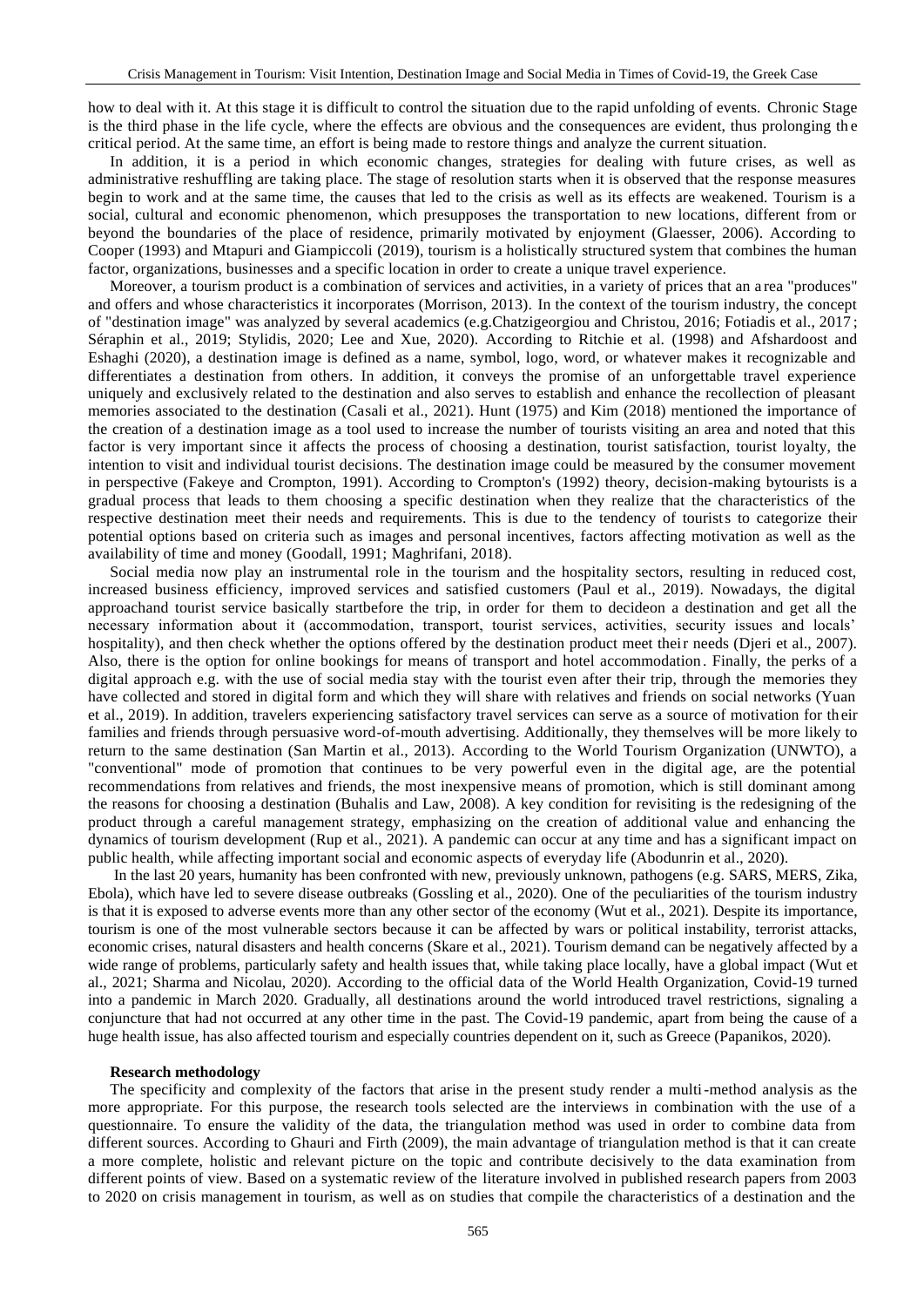effect they have on the intention of tourists to visit it after a crisis, specific determinants that make up a destination after the Covid-19 pandemic were selected. The variables under investigation in this study consist of the physical features and financial factors that compose a destination, the destination image after the Covid-19 crisis and the intention to visit, based on the study conducted by Ahmad et al. (2021). The fifth variable concerns the image of the destination on social media and is based on the study of Govers et al. (2007), who showed that the media play an important role in shaping the image of the destination and consequently, the intentions of tourists to visit it.

All variables were adjusted and modified according to the research questions asked. The research was conducted between December 2020 and January 2021, on a random sample of 461 citizens/tourists of the Greek territory and the relevant descriptive and inferential statistics were used. Moreover, in the context of the case study, the areas examined were thoseof Ioannina and Chalkidiki in Greece, where hotel executives identified and evaluated the respective destination, based on specific characteristics that compose the tourist identity of the location. According to Yin (2003), Cakmak and Akgun (2018), case study is a widely used and supportive method of scientific research. In this way, the research highlights new trends and challenges that shape the tourism product after the outbreak of the pandemic. Figure 1 below shows the conceptualization of the current research and the overall research process.

Table 1. Demographics (Authors' survey and analysis)

Table 2. Means of main variables

|                         | Frequency       | $\%$              |
|-------------------------|-----------------|-------------------|
| Gender                  |                 |                   |
| Male                    | 186             | 40.30             |
| Female                  | 275             | 59.70             |
| <b>Age Group</b>        |                 |                   |
| $18 - 25$               | 39              | 8.50              |
| $26 - 35$               | 180             | 39                |
| 36-45                   | 167             | 36.20             |
| $46 - 55$               | 49              | 10.60             |
| 56 and above            | 26              | $\overline{5.60}$ |
| <b>Education</b>        |                 |                   |
| <b>High School</b>      | 77              | 16.70             |
| Bachelor's Degree       | 171             | 37.10             |
| Master's Degree         | 157             | 34.10             |
| PhD                     | $\overline{11}$ | 2.40              |
| Other                   | 45              | 9.80              |
| <b>Marital Status</b>   |                 |                   |
| Unmarried               | 213             | 46.20             |
| Married                 | 192             | 41.60             |
| Other                   | 56              | 12.10             |
| <b>Work Status</b>      |                 |                   |
| Unemployed              | 53              | 11.50             |
| Seasonal Employment     | 29              | 5                 |
| Part time job           | 33              | 7.20              |
| Full time               | 324             | 70.30             |
| Other                   | 28              | 6.10              |
| <b>Monthly Earnings</b> |                 |                   |
| $0 - 500$               | 94              | 20.40             |
| 501-1000                | 171             | 37.10             |
| 1001-1500               | 141             | 30.60             |
| 1501-2000               | 29              | 6.30              |
| 2001 and above          | 26              | 5.60              |





|                                                     | M                 | <b>SD</b> |
|-----------------------------------------------------|-------------------|-----------|
| <b>Physical features of destination</b>             |                   |           |
| Adequate accommodation                              | 4.01              | 0.947     |
| Climate                                             | 3.99              | 1.030     |
| Accessibility to destination information            | 4.06              | 0.953     |
| Availability of public transport                    | 3.47              | 1.280     |
| Infrastructure                                      | 4.22              | 0.891     |
| <b>Financial factors of destination</b>             |                   |           |
| Affordable accommodation costs                      | 4.50              | 0.721     |
| Affordable cost in local markets                    | 3.89              | 1.010     |
| Affordable public transportation                    | 3.12              | 1.250     |
| Quality of services provided                        | 4.28              | 0.793     |
| Cost of services provided                           | 4.21              | 0.819     |
| Post - crisis destination image                     |                   |           |
| The location as a safe destination                  | 4.50              | 0.770     |
| Crises are isolated and temporary                   | 3.48              | 1.360     |
| Actions to prevent future crises                    | $\overline{3.22}$ | 1.000     |
| Recommend to my friends/family                      | 4.51              | 0.781     |
| <b>Intention to visit</b>                           |                   |           |
| Sufficient accommodation facilities                 | 4.36              | 0.769     |
| Diverseand quality leisure facilities               | 3.73              | 1.090     |
| Clean and hygienic environment                      | 4.81              | 0.503     |
| <b>Branding location</b>                            | 3.58              | 1.110     |
| Well-planned tourism                                | 3.93              | 0.951     |
| Historical and cultural attractiveness              | 3.93              | 0.986     |
| Gastronomy                                          | $\overline{3.78}$ | 1.080     |
| Hospitality rate                                    | 3.82              | 1.050     |
| Safe and secure                                     | 4.30              | 0.874     |
| Destination image on social media                   |                   |           |
| Search on social media                              | 3.71              | 1.140     |
| Promotion on social media                           | 3.37              | 1.180     |
| Criticism/Negative feedback/reviews on social media | 3.63              | 1.160     |



Figure 2. Correlations between the variables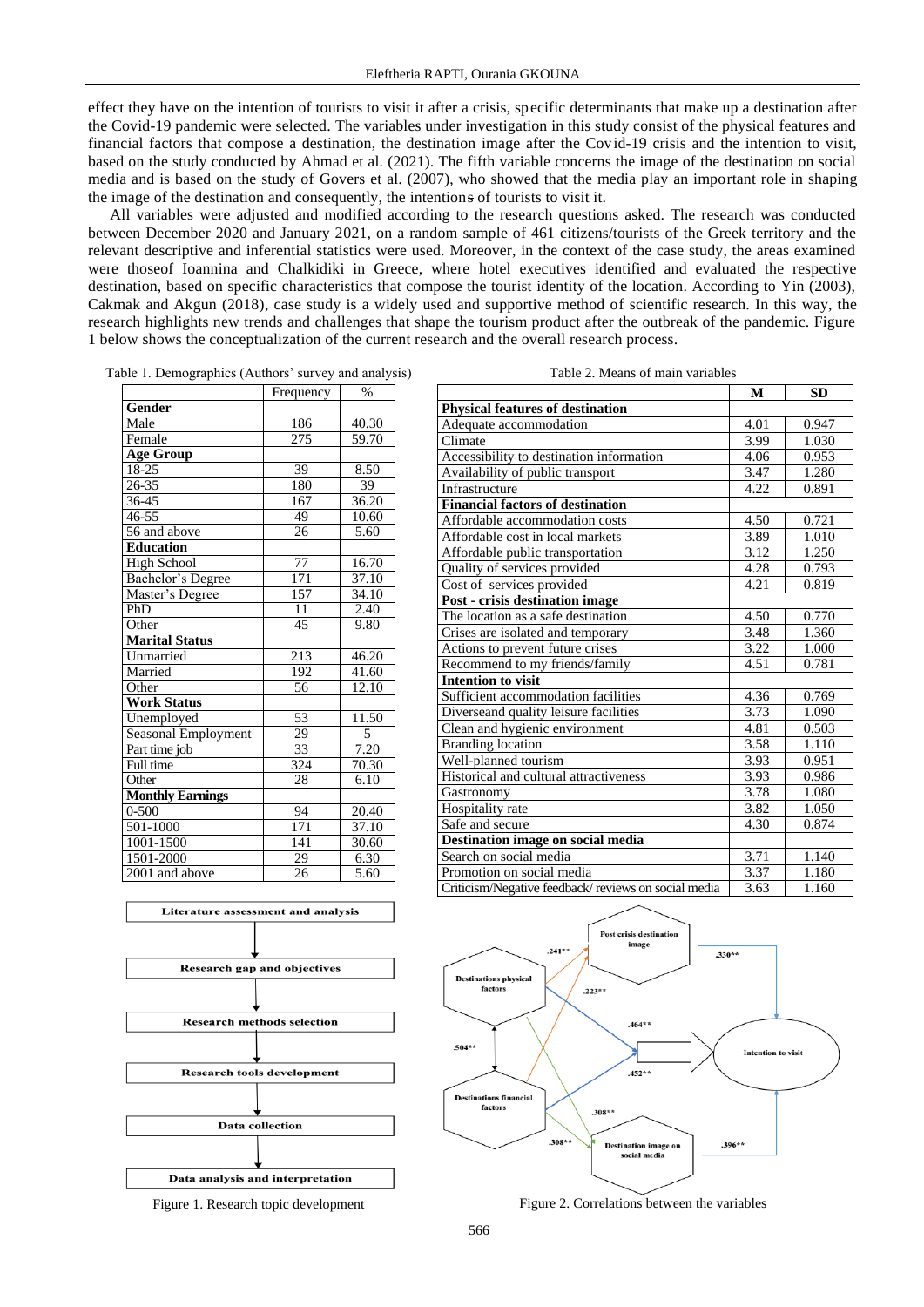#### **Findings and analysis**

A total of  $N = 461$  participants from the 500 who were initially approached responded to the data collection (92.2%) participation rate).The majority of the respondents were female, representing 59.7%; 40.3% were male; the predominant age group was between 26-35years old (39%) followed by the group between 36 and 45(36.2%); the majority of the sample participants had completed their bachelor's degree studies (37.1%);the largest percentage were unmarried (46.2%); likewise in the work status category, full employment had the highest percentage (70.3%). Regarding the monthly earnings, most of the participants' wages (37.1%) ranged between 501 and 1000 euro's (Table 1).

Analyzing the data in the Table 2, it can be observed that:

a) In the category "Physical features of destination" the infrastructure of the place is the factor that contributes the most to the choice of visitors while the second most important factor, for this category, is the ease of access to information about the place. Infrastructures include awell-established road network, accessibility (by sea or air) and tourist accommodation. Ease of access to information includes the proper organization and display of information, so that the prospective visitors can easily find a place that they are interested in.

b) In the category "Financial factors of destination", the most important factor is the one related to the affordable prices of accommodation, followed, by a small margin, by the quality of services provided and the price of services provided

c) In the "Post-crisis destination image" category, the greatest impact on potential visitors will be the combination of positive views about an area, coming from their friendly environment and the reassurance that a destination has been classified as safe.

d) In the category "Intention to visit", the deciding factor is, judging by the participants' responses, the clean and healthy environment that the place and the accommodation should have, followed immediately by the adequacy of accommodation facilities and the reputation of the place as a safe destination.

|                                                                                |                                     |       | Strength       | Case         |
|--------------------------------------------------------------------------------|-------------------------------------|-------|----------------|--------------|
| Hypothesistesting                                                              | Relatedvariables                    | P     | of Correlation | Verification |
| H1: In the post-Covid-19 era the "intention to visit" of a location is         | Physical factors of destination VS  | 0.464 | Moderate       | Verified     |
| positively related to its "special features (Physical factors of destination)" | Intention to visit                  |       |                |              |
| H2: In the post-Covid-19 era, the "intention to visit" of a location           | Financial factors of destination VS | 0.452 | Moderate       | Verified     |
| is positively related to the "financial factors of destination"                | Intention to visit                  |       |                |              |
| H3: In the post-Covid-19 era, the "intention to visit" of a location           | Post - crises destination image VS  | 0.330 | Low            | Verified     |
| is positively related to the "Post - crises destination image"                 | Intention to visit                  |       |                |              |
| H4: In the post-Covid-19 era, the "physical factors of destination"            | Physical factors of destination VS  | 0.504 | Moderate       | Verified     |
| are positively related to the "financial factors of destination"               | Financial factors of destination    |       |                |              |
| H <sub>2</sub> : The "destination image on social media" is positively related | Intention to visit VS Destination   | 0.396 | Low            | Verified     |
| to the "Intention to visit"                                                    | image on social media               |       |                |              |
| H6: The "destination image on social media" is positively related              | Destination image on social media   | 0.308 | Low            | Verified     |
| to "the physical factors of destination"                                       | VS Physical factors of destination  |       |                |              |
| H7: The "destination image on social media" is positively related              | Destination image on social media   | 0.308 | Low            | Verified     |
| to the "financial factors of destination"                                      | VS Financial factors of destination |       |                |              |
| H8: In the post-Covid-19 era, the "physical factors of destination"            | Physical factors of destination VS  | 0.241 | Low            | Verified     |
| are positively related to the "Post - crises destination image"                | Post - crises destination image     |       |                |              |
| H9: In the post-Covid-19 era the "financial factors of destination"            | Financial factors of destination VS | 0.223 |                | Verified     |
| are positively related to the "Post - crises destination image"                | Post - crises destination image     |       | Low            |              |
|                                                                                |                                     |       |                |              |





Figure 3. Moderator effects (authors' data collection and analysis)

e) Finally, in the category "Destination image on social media" their effect on visitors choosing a place is deemed positive, with their most important contribution being the ease of searching for a destination. Table 3 contains the results of the correlations between the variables, which verify the research hypotheses. These hypotheses are characterized by low to moderate positive correlations. The strongest influence on the final decision of the visitors on choosing a destination was found to concern physical features ( $r = .464$ ), followed by financial factors ( $r = .452$ ). Additionally, physical factors found be positively related with financial factors  $(r = .504)$ . The effect of the destination image on social media  $(r = .396)$  on intention to visit is also remarkable, while the destination image after the crisis has the least impact  $(r = .330)$  (Figure 2).

According to Figure 3, the findingsindicate that the variables "Post crisis destination image" and "Destination image on social media" have a mediating role. In all cases it was shown that there is a positive correlation of the dependent variable "Intention to visit" with these two variables. In addition, the variables "Post crisis destination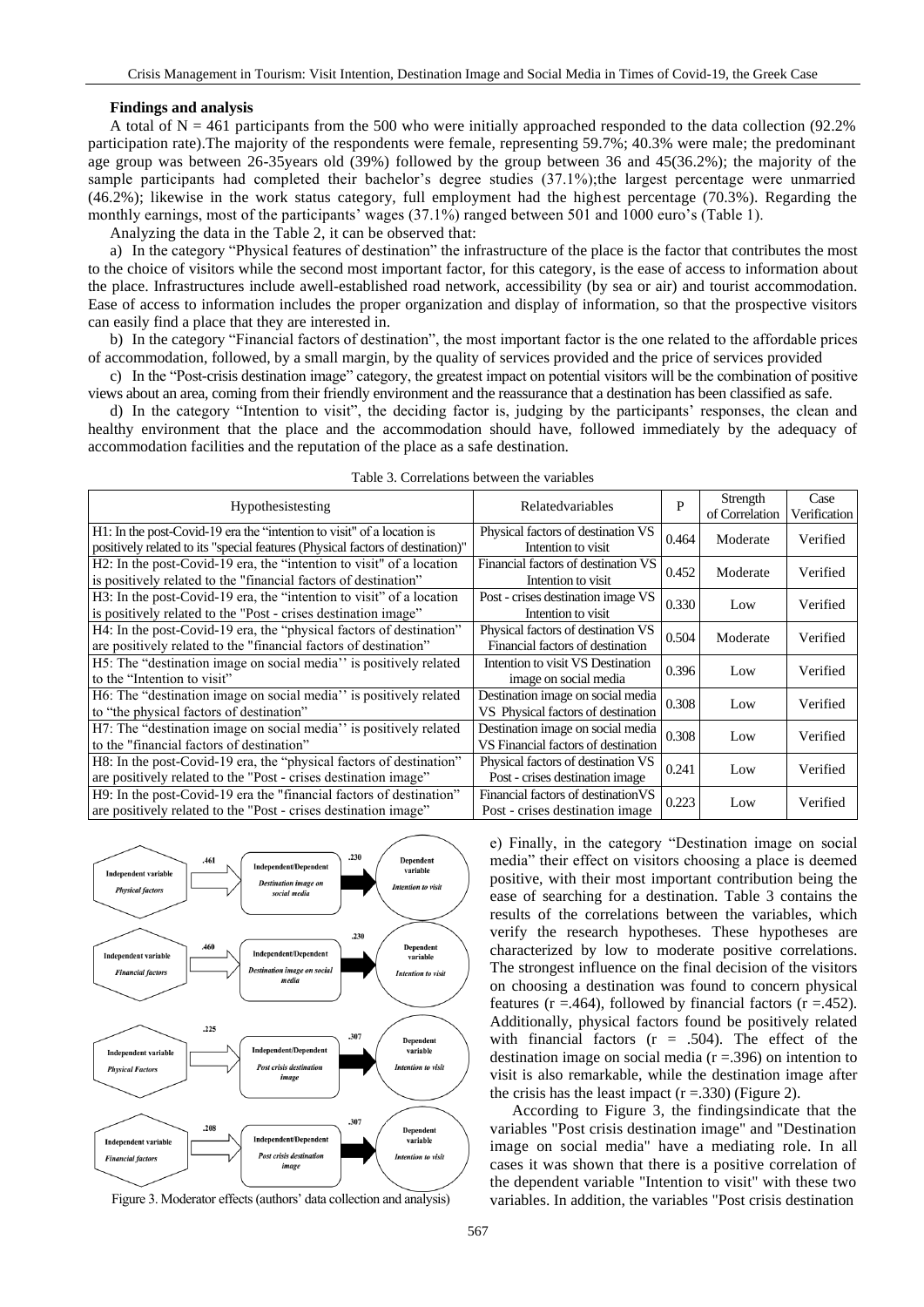image" and "Destination image on social media" were found to have a dual role which is supported by their dependence on the variables "physical features" and "financial factors". The findings suggest that the location image affects the intention of the visitors to choose a place, that the natural features have the most prominent influence on visiting intention and that the image of the destination on the social media changes significantly in relation to physical features and travel intention. The results show that promoting the physical features of a destination on the social media, especially those related to the infrastructure of a region, in combination with financial factors, such as affordable prices (value for money), constitute the most efficient way to ensure recovery of the industry as they will bring about the greatest possible increase in consumer arrivals. Additionally, the image of a destination was found to be affected by natural features and financial factors which also show an indirect relationship with travel intention. Finally, qualitative analysis (Table 4) shows that financial measures within the governmental policy can be helpful and supportive for the industry; should be included in an overall strategic plan, focusing on the product differenti ation of each destination.

| <b>Topics</b>                                                 | <b>Convergence of views</b>                                                                                                                                                                                               | <b>Difference of views</b>                                                                                                                                  |
|---------------------------------------------------------------|---------------------------------------------------------------------------------------------------------------------------------------------------------------------------------------------------------------------------|-------------------------------------------------------------------------------------------------------------------------------------------------------------|
| Quality and Adequacy of<br>infrastructure                     | Quality of services provided regarding accommodation and<br>adequacy of comforts                                                                                                                                          | Road network & accessibility                                                                                                                                |
| Cost of services provided                                     |                                                                                                                                                                                                                           | High cost in Chalkidiki, compared to<br>affordable prices in Ioannina                                                                                       |
| Priorities of tourists for                                    |                                                                                                                                                                                                                           |                                                                                                                                                             |
| choosingaccommodation in<br>the post Covid-19 era             | The clean and healthy environment                                                                                                                                                                                         |                                                                                                                                                             |
| Attitude and contribution of                                  | The actions of the local authorities are important, with                                                                                                                                                                  |                                                                                                                                                             |
| local authorities                                             | participation in exhibitions and promotion of the place.                                                                                                                                                                  |                                                                                                                                                             |
| Specific characteristics of the<br>location                   |                                                                                                                                                                                                                           | Ioannina is known for its rich cultural heritage,<br>natural beauty and local gastronomy<br>Chalkidiki is popular for the beaches and<br>its natural beauty |
| Hospitality and Security                                      | The reputation of the place, regarding the hospitality, safety<br>and protection to the tourists, are the motivation for<br>choosing these locations                                                                      |                                                                                                                                                             |
| SocialMedia                                                   | Promoting the location through social media is considered<br>the most effective way of advertising and should be further<br>strengthened                                                                                  |                                                                                                                                                             |
| Pandemic,                                                     | Restrictive measures as an obstacle affecting the visit intention                                                                                                                                                         |                                                                                                                                                             |
| obstaclesandactions                                           | Stagnation and lack of actions to avoid future crises                                                                                                                                                                     |                                                                                                                                                             |
| Challenges and financial<br>measures in the hotel<br>industry | Financial measures to support companies and employees.<br>Alternative actions such as the strengthening of social<br>tourism by the state as well as the promotion of the country<br>as an attractive tourist destination |                                                                                                                                                             |
| Change in visitor behavior in<br>the post-Covid-19 era        | The change in the behavior of tourists will be mainly<br>related to the hygienic conditions in the accommodation,<br>which will be more demanding                                                                         |                                                                                                                                                             |
| MassMedia                                                     | Maintaining a more rational attitude on the part of the<br>media, so that they do not focus only on negative news,<br>terrorizing visitors                                                                                |                                                                                                                                                             |
| Maintaining the value of the                                  | Maintaining contacts with customers via the Internet (receiving                                                                                                                                                           |                                                                                                                                                             |
| brand and contact with                                        | e-mails or sharing on social media various useful information);                                                                                                                                                           |                                                                                                                                                             |
| customers                                                     | Customer loyalty: offers or reduced prices to regularcustomers                                                                                                                                                            |                                                                                                                                                             |
| Changes in the hotel industry                                 |                                                                                                                                                                                                                           | Differences of opinion: Regarding the<br>expected changes in the hospitality service<br>and the hotel of the future.                                        |

|  |  | Table 4. Interviews' findings |  |
|--|--|-------------------------------|--|
|--|--|-------------------------------|--|

## **DISCUSSION**

The tourism industry has been hit hard by the pandemic crisis, compared to any other. As it is characterized as the "heavy industry" of the country, with a significant contribution to other sectors such as catering and transport, it is considered of paramount importance to support the industry, in order to maintain its viability.Financial support measures from the government, as suggested by industry executives, could revitalize the tourism industry, until is fully restarted. However, these measures, apart from being temporary, are considered insufficient if they are not accompanied by astrategic action plan, which will aim to promote the destination in such a way as leading to a competitive advantage.

Testing how the image of a destination affects the intention of the visitors to choose a place, showed that the correct promotion of the country by using all the available means and especially the social media is the most efficient way for a faster recovery of the industry. In this way, there should be a strategic national action plan, coordinated by all stakeholders, to highlight the positive features that make up the image of a tempting tourist destination. However, as in any crisis, companies in the industry are called upon to adapt to the new reality and create the appropriate conditions for a health and safe environment by adhering to all health protocols and enhancing the sense of trust and security of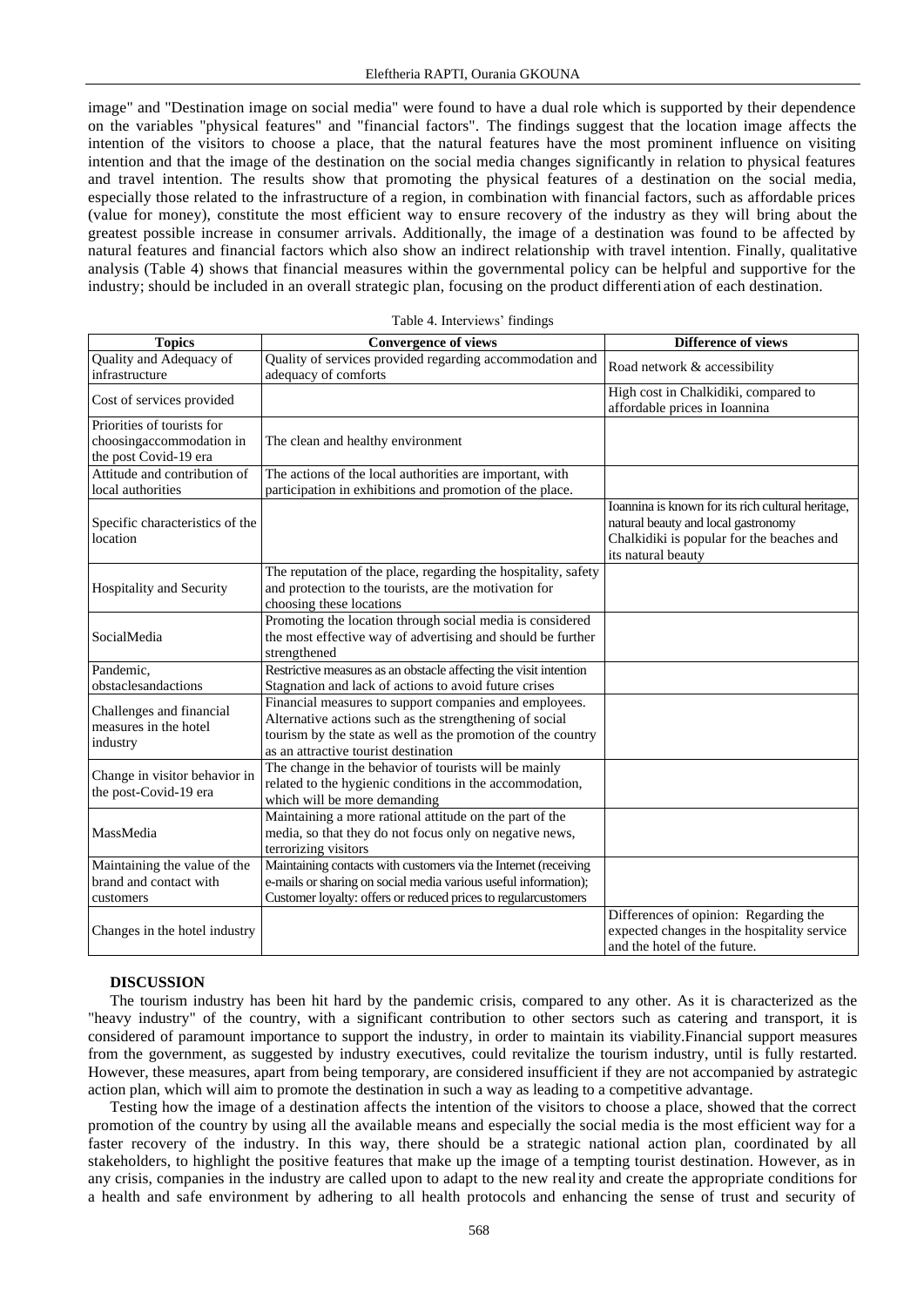potential visitors. Here, the media also play an important role, by the way of addressing the events, focusing only on negative news and magnifying the issue, ending up to negatively affect potential visitors.

## **CONCLUSIONS**

Nowadays, Greece has the opportunity to review its production model in order to render its economy more resilient and less vulnerable to crisis. The new model of tourism development that is now emerging should be based on quality tourism and a new tourist identity, where potential visitors have the opportunity for quality tourism services at affordable prices (value for money). In addition, there is a growing trend (which tourism businesses should respond to immediately) on the part of consumers and potential tourists to opt for more environmentally friendly products and services, so they choose destinations under such specific criteria. Furthermore, the pandemic has dramatically changed the relationship of businesses, employees and consumers with digital technology in just a few weeks. All businesses are gradually required to improve their customers' digital access and move forward to the spectrumof e -commerce, as in the coming years this element will be transformed from a potential choice into a necessary condition.

The acceleration of investments in the fields of digitization and robotic process automation is also considered certain. The current international trend in tourism, which will be accelerated by the crisis caused by the pandemic, is that of the experiential connection of tourists with local communities in the destinations they visit. Modern "experience tourism" is associated with the "localhood", culture and way of life of the inhabitants of a place. "Experience tourism" is one of the largest and fastest growing branches of tourism activity. It is worth mentioning that Greece meets all the conditions and possesses all the advantages to be included in the list of alternative tourism destinations. Each of its geographical areas is famous for its special local characteristics, which constitute competitive advantages.

As tourism is a complex phenomenon highly susceptible to changes taking place in the external environment, the state should invest in a model that will enrich the tourism product and improve its competitiveness. Moreover, it should extend the tourist season all year round, substantially alleviating the seasonality of the Greek tourist industry during the summer months (repositioning of the tourist product). Generally, adaptability in each unique situation is a key element for the tourism sector. Planning, in the post-Covid-19 era, should prioritize new trends since, after the pandemic, there will be no return to regularity, but rather a transition to a new reality. The findings will provide managers with knowledge on factors affecting consumer behavior and, based on that, they can create a better tourist package proposal, making the image of a destination far more attractive. Future research should broaden its spectrum by analyzing the factors that influence the intention to visit a destination and the image of the specific destination in terms of the recovery from the health crisis. Even though, the aforementioned analysis provides essential results and clarifications for the management of tourism destination in the framework of Covid-19, research limitations still exist. A future research could expand the size of the sample in order to evade the overgeneralization of the findings.

#### **REFERENCES**

- Abodunrin, O., Oloye, G., & Adesola, B. (2020). Coronavirus pandemic and its implication on global economy. *International journal of arts, languages and business studies*, 4, 13-23.
- Afshardoost, M., & Eshaghi, M. (2020). Destination image and tourist behaviouralintentions: A meta-analysis. *Tourism Management*, 81, 1-10. [https://doi.org//10.1016/j.tourman.2020.104154](https://doi.org/10.1016/j.tourman.2020.104154)
- Ahmad, A., Jamaludin, A., Zuraimi, N., & Valeri, M. (2021). Visit intention and destination image in post-Covid-19 crisis recovery. *Current Issues in Tourism*, 24(17), 2392-2397. <https://doi.org/10.1080/13683500.2020.1842342>

Barton, L. (1993). *Crisis in Organizations: Managing and Communicating in the Heat οf Chaos. South – Western*. Cincinnati: Ohio.

Buhalis, D., & Law, R. (2008). Progress in information technology and tourism management: 20 years on and 10 years after the Internet-The state of eTourism research. *Tourism Management*, 29(4), 609-623. <https://doi.org/10.1016/j.tourman.2008.01.005>

- Cakmak, Z., & Akgun, I.H. (2018). A Theoretical Perspective on the Case Study Method. *Journal of Education and Learning*, *7*(1), 96- 102. https://doi.org/10.5539/jel.v7n1p96
- Casali, L., Liu, Y., Presenza, A., & Moyle, C. (2021). How does familiarity shape destination image and loyalty for visitors and residents?. *Journal of Vacation Marketing*, 27(2), 151-167. [https://doi.org/10.1177/1356766720969747](https://doi.org/10.1177%2F1356766720969747)
- Chatzigeorgiou, C., & Christou, E. (2016). Destination branding and visitor loyalty: Evidence from mature tourism destinations in Greece.*Tourismos: An International Multidisciplinary Journal of Tourism*, 11(5), 102-120. https://dx.doi.org/10.5281/zenodo.3756995

Cooper, C. (1993). *An introduction to tourism*. In Cooper, C., Fletcher, J., Gilbert, D., & Wanhill, S. (Eds.), *Tourism: Principles and practice*. 7-12, London: Pitman.

- Crompton, J. (1992). Structure of vacation destination choice sets. *Annals of Tourism Research*, 19(3), 420-434. [https://doi.org/](https://doi.org/%2010.1016/0160-7383(92)90128-C)  [10.1016/0160-7383\(92\)90128-C](https://doi.org/%2010.1016/0160-7383(92)90128-C)
- Djeri, L., Plavsa, J., & Cerovic, S. (2007). Analysis of potential tourists' behaviour in the process of deciding upon a tourist destination based on a survey conducted in Bačka region. *Geographica Pannonica*, 11(14), 70-76. <https://doi.org/10.5937/GeoPan0711070D>

Fakeye, P., & Crompton, J. (1991). Image differences between prospective, first-time, and repeat visitors to the Lower Rio Grande Valley. *Journal of Travel Research*, 30(2), 10-16. [https://doi.org/10.1177/004728759103000202](https://doi.org/10.1177%2F004728759103000202)

Fink, S. (1986). *Crisis Management: Planning for the Inevitable*. New York: American Management Association.

- Fotiadis, A., Sotiriadis, M., & Vassiliadis, C.A. (2017). *Destination image, customer satisfaction and behavioural intentions: The state-of-the-art and a new research agenda*. (Eds.), In TheRoutledge Handbook of Consumer Behaviour in Hospitality and Tourism, 208-217, Routledge.
- Ghauri, N., & Firth, R. (2009). The formalization of case study research in international business. *Dermarkt*, 48(1), 29–40 .https://doi.org/10.1007/s12642-009-0003-1
- Goodall, B. (1991). *Understanding Holiday Choice*. In Cooper C., & Lockwood, A. (Eds.), *Progress in Tourism, Recreation and Hospitality Management*, 58-77, London, Belhaven Press.